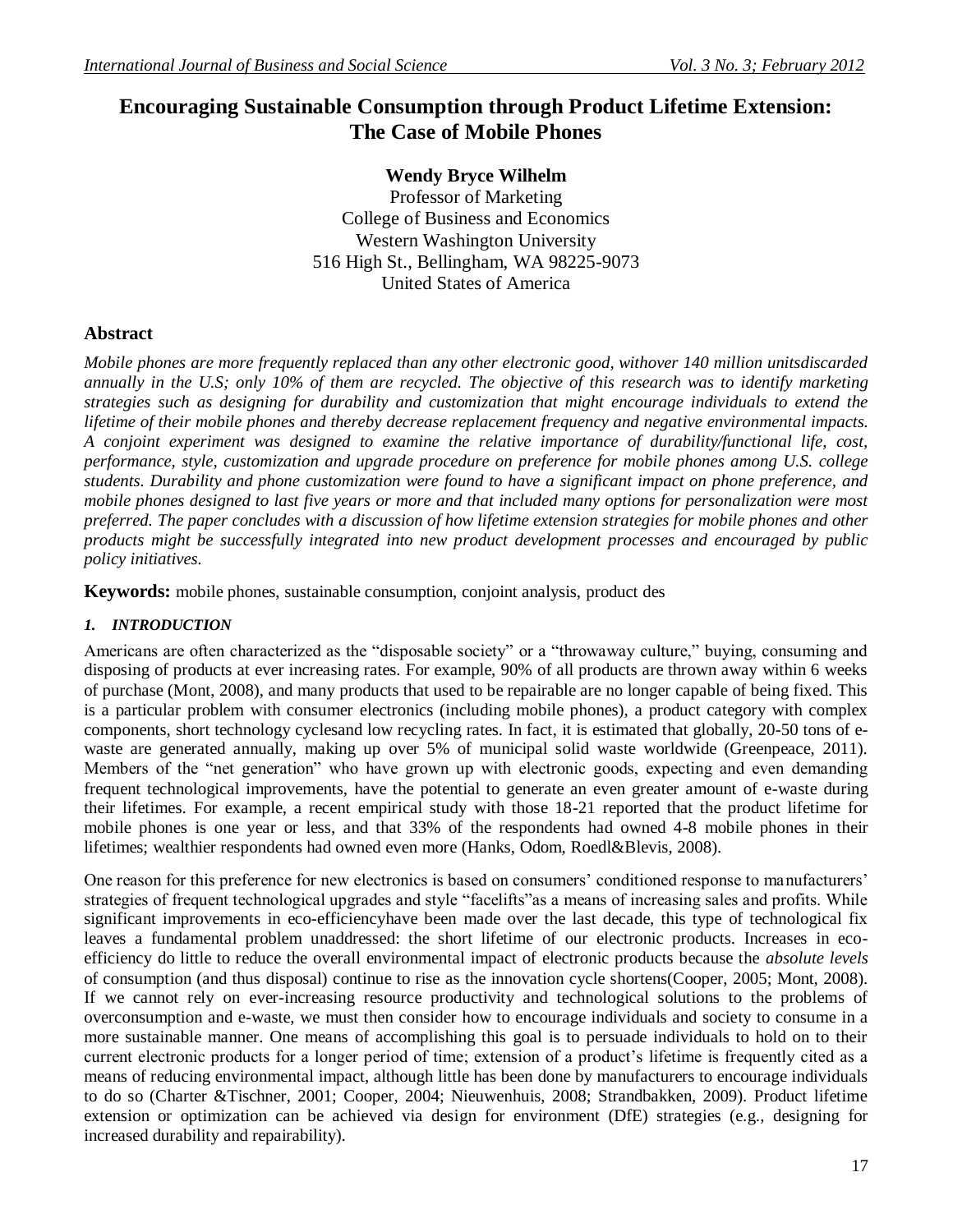Design innovations are particularly important since 90% of environmental impacts are determined at the design stage (Lewus, Gertsakis, Grant, Morelli, &Sweatman, 2001). To be most effective, DfEstrategies need to be paired with marketing strategies that encourage attitudinal and behavioral shifts consistent with sustainable consumption (e.g, establishment of an emotional attachment to a product) and with incentives for manufacturers to design more durable phones (e.g., Extended Producer Responsibility; EPRrefers to legislation or voluntary policies in which manufacturers are responsible for discarded goods).

## **1.1 Research Objectives**

The research presented here aims to explore the product design route to increasing product lifetimes for one particular product,mobile (cell/smart) phone. Mobile phones were chosen for several reasons: (1) over 80% of Americans own a mobile phone, 90% of 18-29 year olds (PewResearchCenter, 2010), (2) mobile phones are more frequently replaced than other electronic goods; over140 million units are discarded annually in the U.S, while only 10% of them are recycled (EPA, 2008), (3) mobile phone waste is toxic, including such persistent, bioaccumulative toxins (PBTs) as antimony, arsenic, beryllium and lead (Mineral Information Institute, 2010), and (4) globally, mobile phone penetration is increasing rapidly – there are over 5 billion mobile phonescurrently in use(CBS news, 2010).Clearly,"mobile devices have become part of consumers' lifestyles, an extension of who they are and what they do for work and recreation" (J.D. Power, 2010a; p. 1). This is particularly true of collegeaged individuals, the focus of the present study (Katz & Sugiyama, 2006; Wilska, 2003).

There are few empirical studies that have explored which attributes drive mobile phone choice and satisfaction or how individuals might be persuaded to keep their mobile phones for a longer period of time. Several authorshave called for more research on how individuals would respond to new products that are more durable and resistant to technological obsolescence (Guiltinan, 2009; Sheth, Sethia&Srinivas, 2010).The primary research questions addressed by the present researchare:

**Research Question #1:**What is the relative importance of current and potential product design attributes – including attributes like durability that can increase product lifetime - on preference for a particular mobile phone, as determined by a conjoint experiment?

**Research Question #2**: Are there effective marketing, design and/or public policy strategies that will encourage individuals to extend the lifetime of their mobile phones?

The next section of the paper begins witha discussion of sustainable consumption/production and the slow consumption movement. Next is a summary of research on the product attributes important in mobile phone choice.The third section of the paper describes the empirical research conducted and how the findings address the research questions above. The paper concludes with a discussion of how lifetime extension strategies for mobile phones might be successfully integrated into new product development processes and encouraged by public policy initiatives.

## *2. BACKGROUND*

#### **2.1 Sustainable Consumption and Production (SCP)**

"Current global consumption patterns are unsustainable…. changes will be required to consumer lifestyles, including the ways in which consumers choose and use products and services" (World Business Council for Sustainable Development, 2008). Note that nothing is said about limiting consumption; this has not been part of the strategy agenda for either marketing practitioners or most academics, with the exception of researchers in the macromarketing discipline (Huang &Rust, 2011; Kilbourne&Carlson, 2008;Kjellberg, 2008). This is not surprising, given that the dominant social paradigm of developed (and now developing) countries equates increased consumption with "progress" and a better quality of life (Kilbourne&Carlson, 2008; Sheth, Sethia&Srinivas, 2010). Marketers, with their focus on purchases and how to achieve them, encourage consumption with the continuous introduction of "new and improved" products/services; the relationships between consumption and resource depletion (environmental degradation) or consumption and community/individual well-being are rarely addressed.

The SCP branch of the United Nations Environment Programme (UNEP), on the other hand, considers production and consumption policies to be two sides of the same sustainability coin that need to be considered using an integrated life-cycle approach.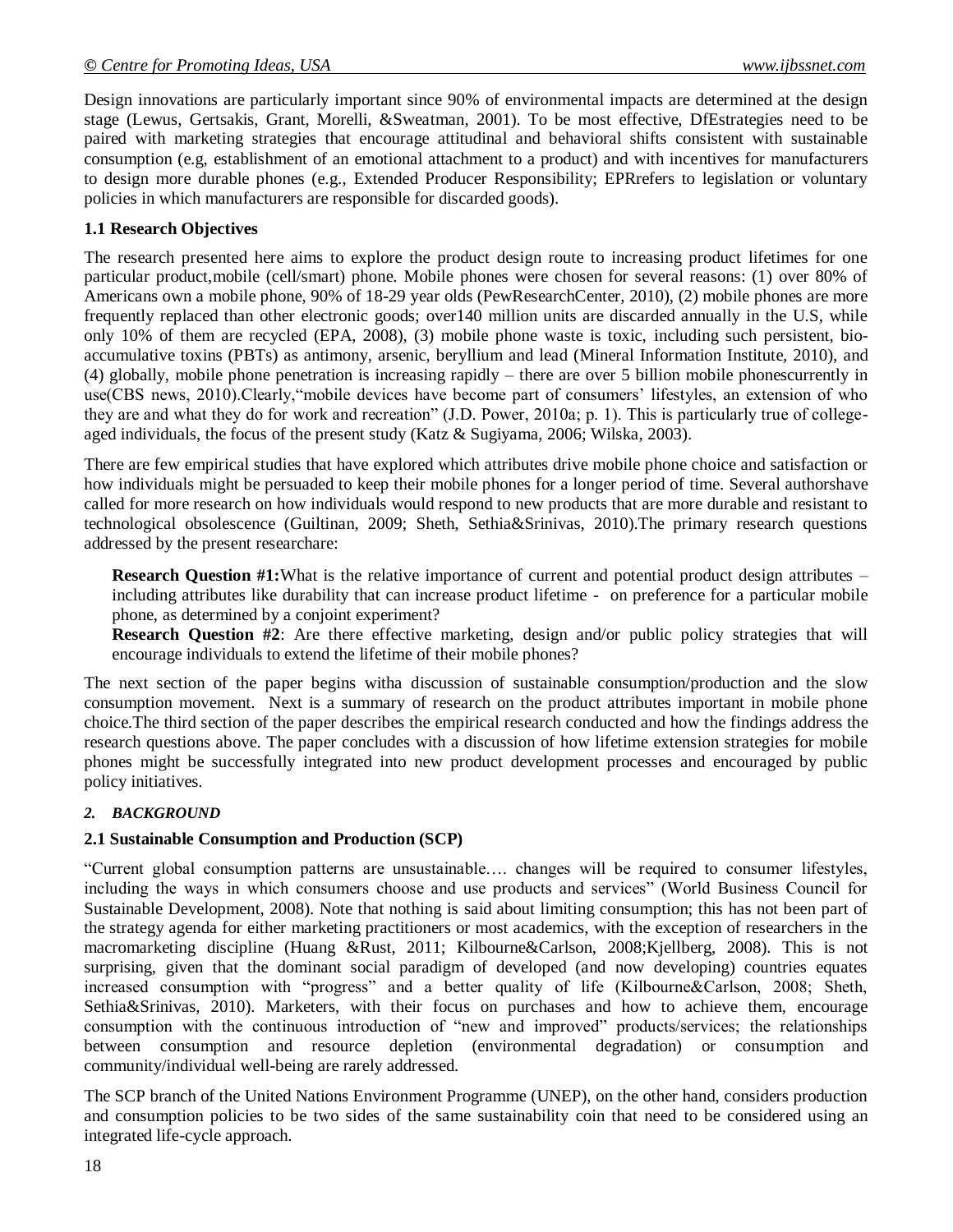They define sustainable consumption as the individual's responsibility to "use services and related products which respond to basic needs and bring a better quality of life while minimizing the use of natural resources and toxic materials as well as the emissions of waste and pollutants over the life-cycle so as not to jeopardize the needs of future generations" (http:/[/www.unep.fr/scp/\)](http://www.unep.fr/scp/).On the production side, the UNEP has developed policies and initiatives on sustainable product design (Design for Environment or DfE), and sustainable procurement (greening the supply chain), cleaner and safer production (a broad term that encompasses eco-efficiency, waste minimization and pollution prevention), and sustainable resource management (achievement of circular material flows). While the UNEP places more emphasis on reducing the use of toxic materials and increasing resource productivity, the successful implementation of SCP policies will require overall reductions in the throughput of resources, including a decrease in virgin inputs and waste outputs. One means of achieving this is to increase product lifetimes by developing product-service systems that encourage individuals to hold on to a product for a longer period of time (Cooper, 2010; Kang &Wimmer, 2007).

Will this work in a culture that defines citizens as "consumers" and in which individuals spend an average of 20-30 minutes a day purchasing goods and services (Bureau of Labor Statistics, 2009)? While marketing theory and practice have traditionally assumed a positive relationship between consumption, need satisfaction and personal happiness, there is a significant body of empirical research that indicates that once basic needs are met, there is a negative relationship between consumption levels and perceived well-being(Kaiser, 2002; Roberts &Clement, 2007; Seligman, 2006). One hopeful sign that members of industrialized societies are beginning to rebel against a cultural value system that emphasizes economic growth, individual wealth, conspicuous consumption, 24/7 convenience and speed is the "slow activism" movement.

## **2.2 "Slow Activism"Movement**

 $\overline{\phantom{a}}$ 

The slow movement is a philosophy that advocates a slower pace of life, originating with the Slow Food movement in Italy in 1986 [\(www.slowfood.com\)](http://www.slowfood.com/). Consistent with the sustainable consumption definition offered by the UNEP, but with no ambivalence about the destructive environmental and social roles currently being played by overconsumption, "slow consumption" calls for slowing the rate at which raw materials are transformed into products and eventually discarded (Ax, 2001; Fuad-Luke, 2010). This is a broad movement that is finding expression through such avenues as slow design (SlowLab), slow localism (Slow Cities) and anticonsumerism(Buy Nothing Day). Thus, slow movement advocates are more likely to invest in a well-made, longlasting, aesthetically pleasing, repairable product then to buy one that performs the same function but does not possess these qualities. They are more likely to make a product than to buy it, to reuse products as much as possible, and to customize or personalize products (Andrews&Urbanska, 2009; Honore, 2004). To meet these desires, slow designers are creating durable, high quality products that age with dignity, encourage emotional attachment, allow customization and co-production, and stimulate social contact through shared use (*Eternally Yours Foundation*, Cooper, 2005).

## **2.3 Relative Importance of Product Attributes in Mobile Phone Preference**

How important such attributes are in consumers' mobile phone choice remains an empirical question. Several studies with adults report that product durability is not a particularly important attribute in choice, even for socalled durable products like washing machines or refrigerators (Cooper &Christer, 2010; Guiltinan, 2009).Turning to studies on mobile phone design specifically, most focus on usability testing using observational methods (see Ling, Hwang&Salvendy (2007) for a review).In usability research based on interviews with adults and college studentsthe following attributes have been found to be important in mobile phone choice: price (phone and plan), physical appearance/visual aesthetics, performance (e.g., speed, sound quality), ease of operation, features,  $1$  ability to personalize the phone, and durability (including battery life). Table 1 summarizes the findings related to each of these attributes. No clear ordering of relative importance emerges from a review of this research stream, except for the findings that (1) satisfaction with many phone characteristics is low, even as the number of features increases, (2) young adults express a desire for a more durable/robust phone, and (3) younger individuals place more weight on the physical appearance of a phone and the ability to customize or personalize it than older individuals.

<sup>&</sup>lt;sup>1</sup>Features most often used: SMS, alarm clock, calendar, calculator, ringtones (Yankee Group, 2010).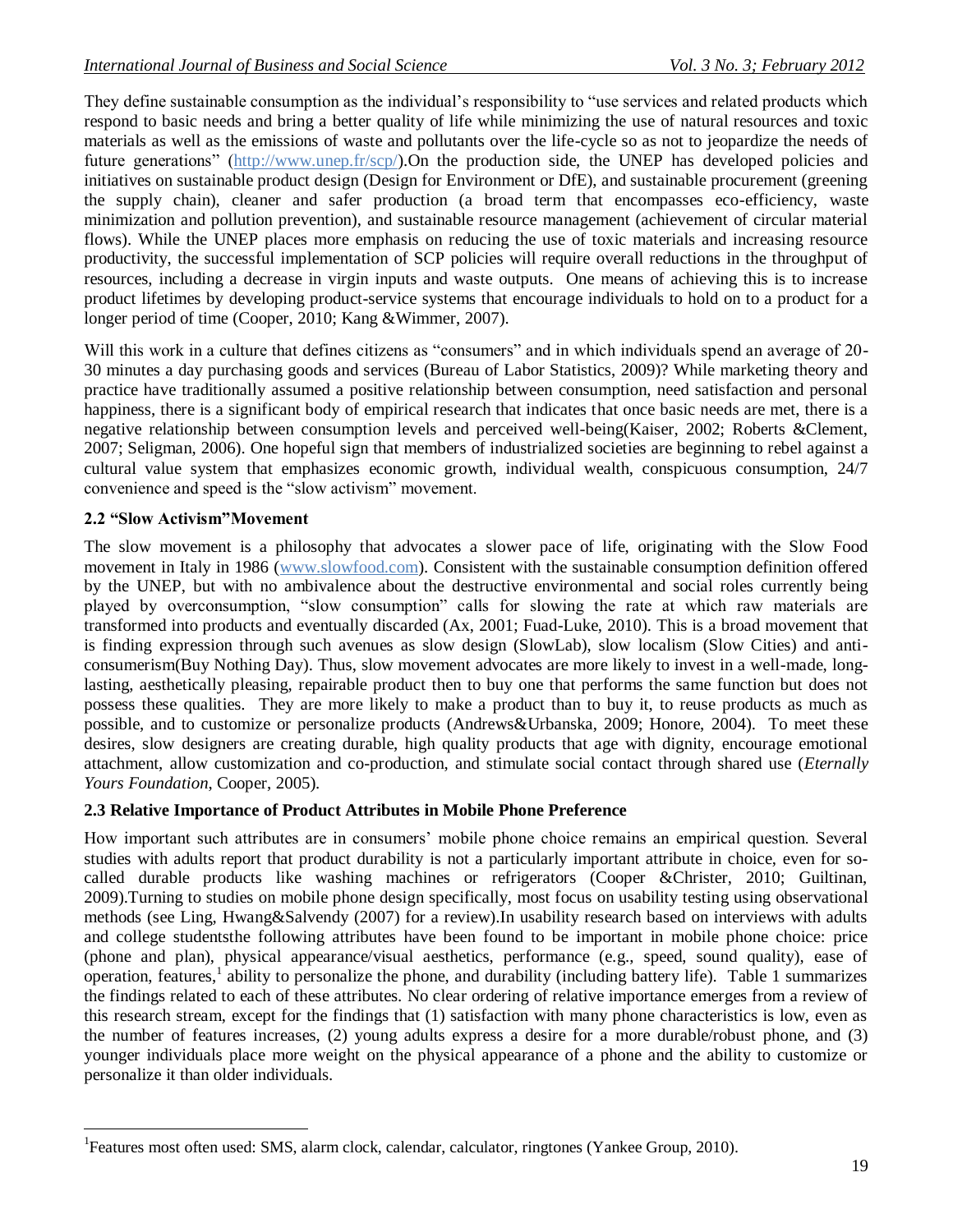| <b>Product</b><br><b>Attribute</b> | <b>Findings</b>                                                                                                                                                                                                                                                                      | <b>Source</b>                                                                                                                                     |
|------------------------------------|--------------------------------------------------------------------------------------------------------------------------------------------------------------------------------------------------------------------------------------------------------------------------------------|---------------------------------------------------------------------------------------------------------------------------------------------------|
| Durability;<br>robustness          | Unsatisfactory: design life only 1-2 years<br>$\bullet$<br>Conflict between light as possible and some weight that will<br>$\bullet$<br>convey robustness<br>Teenagers want more robust design for everyday use; feel<br>$\bullet$<br>physical quality of devices has dropped        | Geven et al., 2008; Ling et al., 2007;<br>Mazzoni et al., 2005; Totten et al.,<br>2005; Wilhelm, 2012                                             |
| Personalization                    | Unsatisfactory: little customization possible<br>$\bullet$<br>Very important to teenagers<br>٠<br>Increased concerns about security and privacy w/increases in<br>$\bullet$<br>customization (e.g., apps downloads)                                                                  | Geven et al., 2008; Ling al., 2007;<br>Puligadda et al., 2010; Wilhelm, 2012                                                                      |
| Style/Design                       | Unsatisfactory: limited number of design options<br>$\bullet$<br>Teens: final look more important than specific form ("has to<br>٠<br>look cool"); seen as lifestyle object                                                                                                          | Geven et al., 2008; J.D. Power, 2011;<br>Katz & Sugiyama, 2006; Ling et al.,<br>2007; Puligaddaet al., 2010; Totten et<br>al., 2005; Wilska, 2003 |
| Performance                        | Unsatisfactory: battery lifetoo short, hasn't kept up with<br>$\bullet$<br>other innovations<br>Satisfactory: speed, sound quality<br>٠                                                                                                                                              | Geven et al., 2008; Ling et al., 2007;<br>J.D. Power, 2011; Mazzoni et al., 2005<br>; Puligadda et al., 2010; Totten et al.,<br>2005              |
| Price of Service<br>Plan and Phone | Unsatisfactory: service plan; prices are increasing &lower<br>$\bullet$<br>prices are main reason for switching providers<br>Phone prices are decreasing; average price paid in 2010 was<br>$\bullet$<br>\$80                                                                        | J.D. Power, 2010a, 2011; Manzzoni et<br>al., 2005; Yankee Group, 2010                                                                             |
| Ease of<br>Operation               | Unsatisfactory: increasing number of features=greater<br>$\bullet$<br>complexity=steeper learning curve                                                                                                                                                                              | J.D. Power, 2011; Mazzoni et al., 2005                                                                                                            |
| <b>Key Features</b>                | Unsatisfactory: picture quality, storage<br>$\bullet$<br>Camera/camcorder, SMS & ring tone options most important<br>٠<br>Other desirablefeatures: internet access, MP3 playback,<br>$\bullet$<br>ability to download apps, storage (pictures, MP3, video),<br>USB memory capability | Geven et al., 2008; J.D. Power, 2011;<br>Mazzoni et al., 2005; Puligadda et al.,<br>2010; Yankee Group, 2010                                      |

#### **Table 1: Product Attribute Importance in Mobile Phone Choice**

Mobile phones as "fashion statements" among young adults has been demonstrated in several studies (Katz & Sugiyama, 2006; Wilska, 2003). This "fashion attentiveness" is consistent with the findings that young people place more emphasis on physical appearance in mobile phone choice. Further, satisfaction levels increase with a greater variety of attribute options, because this allows for personalization and customization of the device (Puligadda,Grewal, Rangaswamy&Kardes, 2010). The ability to customize a product has been found to increase satisfaction levels and reduce replacement frequency; it is a form of co-creation (Ho & Lee, 2011). Ease of operation is also important to young people because it is vital to their self-presentation that they demonstrate expertise when using their mobile phone (Ling &Yttri, 2005). Hypotheses about which mobile phone attributes would be the most important in choice were not developed for this study due to a lack of theoretical and empirical evidence. For purposes of the current research, it is important to determine the relative importance of durability and other attributes that would allow individuals to keep their phones for a longer period of time (e.g., phone personalization options, upgrades delivered via software instead of hardware).

*2.3.1 Individual Differences in Attribute Importance.* Men rate themselves as higher on "technology enthusiasm" andlower on environmental values than women (Wilska, 2003). The same study found that teen men believe that advanced technology can solve environmental problems while teen women believe that technological innovations make environmental problems worse. This suggests that young men, relative to women, may place more emphasis on mobile phone technological performance/features in choice and be less concerned about design elements that improve sustainability. On the other hand, self-proclaimed environmentalists are more likely to choose a phone that possesses features that enhance product sustainability (durable design, upgrades delivered via software, phones made from recycled components) (Makower, 2010; Ottman, 2011).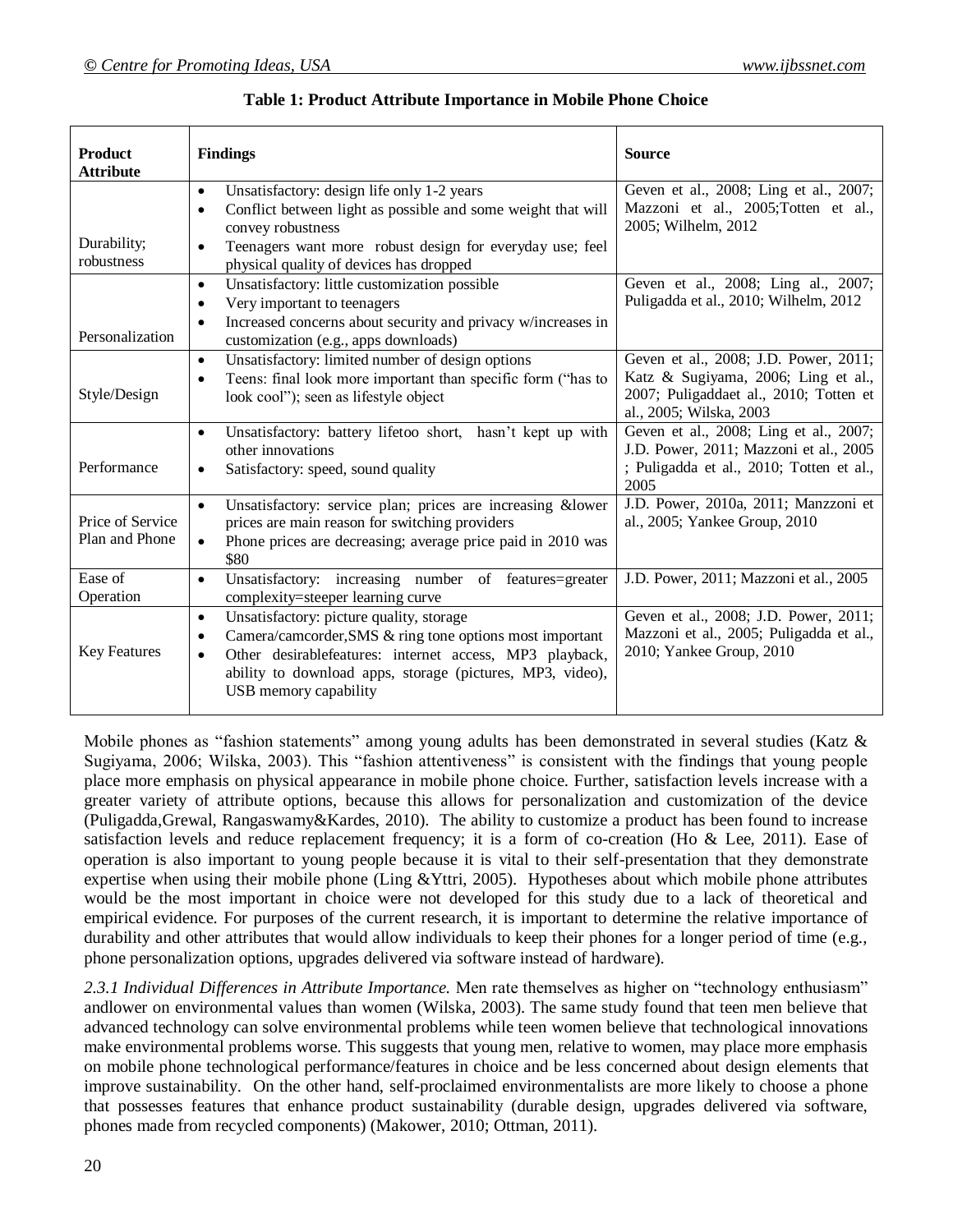## **2.4 Strategies to Encourage Lifetime Extension**

Can we identify marketing that would serve to increase individuals' attachment to their mobile phone and thus extend the lifetime of these products? Table 2 matches particular strategies (e.g., upgradable by user) with specific product attributes or marketing tactics (e.g. stand-alone modules that can be added/subtracted) and provides examples of each. While these strategies may work for some products, their effectiveness with mobile phones is unknown. One of the objectives of the present study is to assess individuals' reactions to several of the design approaches listed in Table 2: durable design, personalization options, availability of remanufactured phones, and upgrades delivered via software rather than hardware.

| Table 2: Marketing Strategies to Encourage Mobile Phone Lifetime Extension |  |  |  |
|----------------------------------------------------------------------------|--|--|--|
|                                                                            |  |  |  |

| <b>Strategies</b>                                                                                                           | <b>Tactics</b>                                                                                                                                                                                                                                                                                                                                                                                                   | <b>Examples (existing &amp; possible)</b>                                                                                                                                                                                                                                                                                                                                      |
|-----------------------------------------------------------------------------------------------------------------------------|------------------------------------------------------------------------------------------------------------------------------------------------------------------------------------------------------------------------------------------------------------------------------------------------------------------------------------------------------------------------------------------------------------------|--------------------------------------------------------------------------------------------------------------------------------------------------------------------------------------------------------------------------------------------------------------------------------------------------------------------------------------------------------------------------------|
| <b>Emotional</b><br><b>Design</b><br>for<br><b>Attachment:</b><br><b>Emotionally</b><br><b>Durable Design</b>               | Design for co-creation (similar to open-<br>$\&$<br>collaborative<br>source<br>movement<br>consumption)<br>Design<br>for<br>durability,<br>variability,<br>$\bullet$<br>personalization, customization<br>Design for "unmasking"<br>the object:<br>$\bullet$<br>working parts revealed,<br>construction<br>explicit, familiar materials<br>Product<br>reassignment:<br>design<br>for<br>sequential "use careers" | Buy "skins" for electronics w/designs<br>$\bullet$<br>created by an online community (e.g.,<br>threadless.com); design submissions win<br>\$ if chosen<br>During use: product captures contact list<br>and pictures, add personal elements;<br>improves over time<br>Mobile phone changed to be used for<br>$\bullet$<br>keeping track of your dog or for use by<br>your child |
| <b>Design</b><br>for<br>repair<br>and<br>maintenance by user                                                                | Make it easy & fun to maintain/repair<br>$\bullet$<br>Note: harried lifestyles negatively affect<br>$\bullet$<br>priority assigned to repair<br>Target specific segments that defy<br>$\bullet$<br>obsolescence (e.g., collectors)                                                                                                                                                                               | Parts easily changed<br>$\bullet$<br>Product lets you know when and what it<br>$\bullet$<br>needs fixed/maintained<br>Parts easily available (including internet)<br>$\bullet$<br>Provide spare parts w/original product<br>$\bullet$                                                                                                                                          |
| Modular/upgradable<br>by<br>user                                                                                            | Design for software upgrades,<br>not<br>$\bullet$<br>hardware<br>Design for upward and downward<br>compatibility<br>Design for ability to add/subtract stand-<br>$\bullet$<br>alone modules<br>Design for reliability and robustness                                                                                                                                                                             | iPhone: software upgrades<br>$\bullet$<br>Mobile Phone Kit (MMPK);<br>$\bullet$<br>Asus and Dell planning<br>$\bullet$<br>upgradable<br>laptops                                                                                                                                                                                                                                |
| life<br>extension<br><b>Make</b><br>"cool"(new<br>gauche) $\&$<br>$\hspace{1.6cm} = \hspace{1.6cm}$<br>discarding expensive | Design w/variability caused by wear and tear<br>$\bullet$<br>Marketing tactics; viral campaigns<br>$\bullet$<br>Internalize<br>current<br>externalities<br>$\bullet$<br>$\mathfrak{g}$ to $\bullet$<br>include cost of discarding in price<br>Luxury product positioning: users expect<br>$\bullet$<br>long-life and durability                                                                                  | Swatch watches that reveal a unique<br>$\bullet$<br>pattern with usage<br>Hard to do with mobile phone because<br>most people don't think of plastic<br>products as luxuries or<br>as<br>ageing<br>gracefully                                                                                                                                                                  |
| Sell services rather than<br>product (move to product-<br>service systems)                                                  | Design for modular replacement<br>$\bullet$<br>Guarantee functionality and durability of<br>$\bullet$<br>product (free maintenance, repair)<br>Address needs rather than selling<br>$\bullet$<br>physical ownership                                                                                                                                                                                              | Leasing, renting (e.g., Interface Carpet<br>Inc.; Xerox)                                                                                                                                                                                                                                                                                                                       |
| Educate individuals about<br>the problem of e-waste; give<br>them access to data on<br>design life of products              | Eco-labels<br>٠<br>Associate<br>durability<br>associated<br>$\blacksquare$<br>environmental sustainability                                                                                                                                                                                                                                                                                                       | Not currently being done<br>Eco-labels in other product categories                                                                                                                                                                                                                                                                                                             |
| <b>Increase</b><br>value<br>through<br>information<br>networks<br>&<br>secondary markets                                    | Manufacturer trade-in programs                                                                                                                                                                                                                                                                                                                                                                                   | ebay: 333 used mobile phones and 1013<br>$\blacksquare$<br>new phones for sale $(7/11/2011)$<br>Increasing trade-in values for<br>smart<br>phones                                                                                                                                                                                                                              |

Sources: Cooper, 2004, 2010; Geven et al., 2008; Guiltinan, 2008; Ling et al., 2007; Mazzoni et al., 2005; McCullough, 2009;Totten et al., 2005; Truttmann&Rechberger, 2006; Wilhelm, 2012.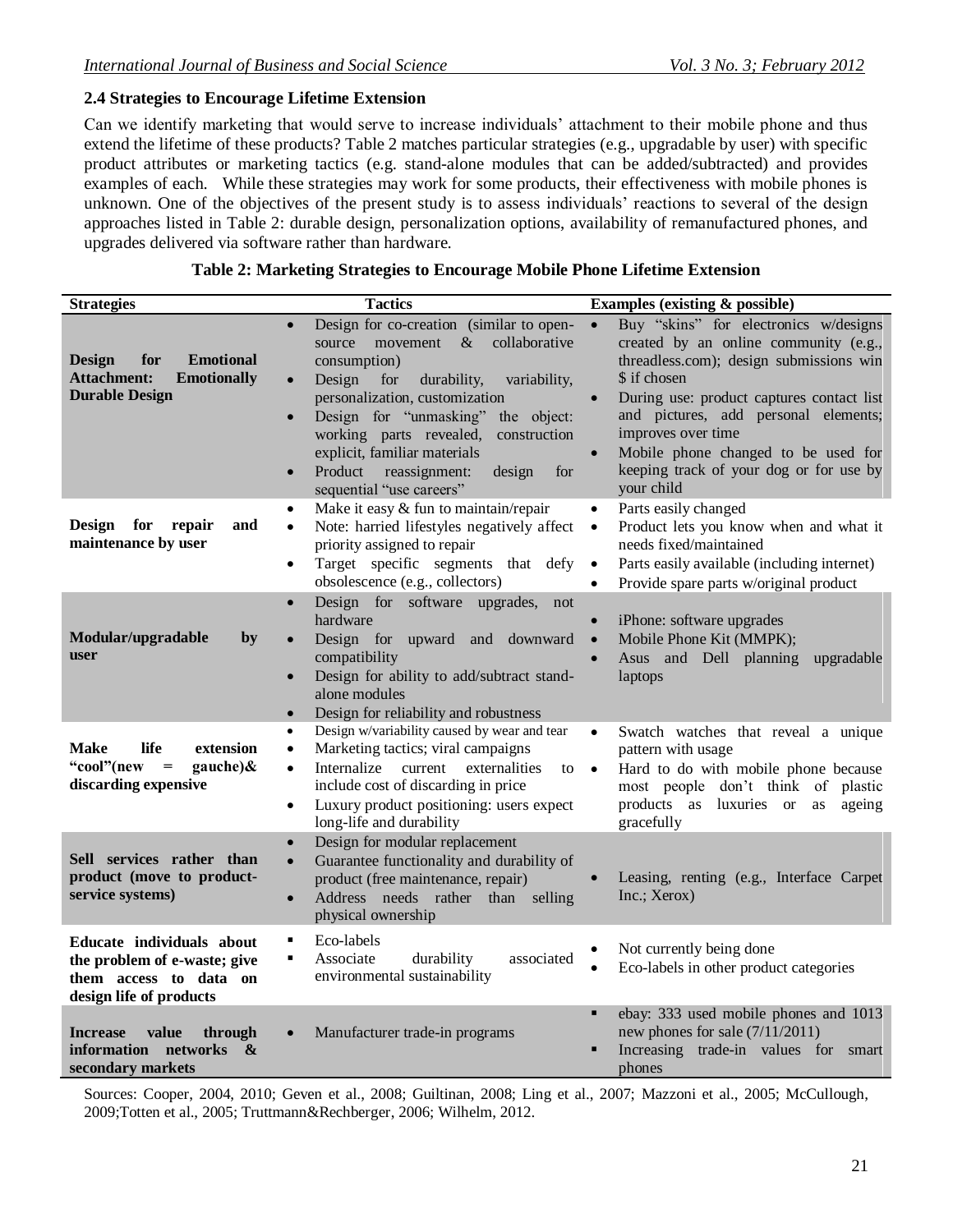## *3. METHODOLOGY*

## **3.1 Research Design**

Preferences formobile phone attributeswere estimated in a choice-based conjointexperiment where the product attributes subject to choice were (1) performance/features, (2) style/design, (3) functional life or durability,(4) phone cost, (5) policy on obtaining upgrades, (6) personalization options,and (7) ease of operation (see Figure 1 for a definition of each attribute as communicated to respondents).Findings from previous studies (Table 1) and pilot study findings with members of the target population identified these attributes as important in cell phone choice. The service provider attribute was held constant across conjoint tasks by asking respondents to assume that the service provider was the same for all phone options under consideration.

## **Figure 1: Conjoint Instructions**

We will be showing you mobile phone descriptions and asking you to choose the phone you most prefer, the one you would be most likely to buy. **Please assume that the service provider and plan are the same for each phone presented.** Each mobile phone will be described on seven (7) different product characteristics:

1. **Performance/Features** of the phone on such dimensions as battery life, call quality, coverage, speed, and number & kinds of applications

2. **Style/Design** of the phone in terms of its physical appearance and trendiness

3. **Personalization options,** or the ability to customize the phone to suit your personal tastes, including customizing the design, features and look of the phone

- 4. **Durability** of the phone, as measured by how long it is designed to function properly
- 5. **Ease of operation**, or how easy/hard it is to learn to use the phone
- 6. **Upgrade Policy** when you want a new technology, feature or style
- 7. **Cost** of the particular phone

The design was full-profile in the sense that all seven of the attribute values were presented for each set of two mobile phone alternatives that required a preferred phone choice by each respondent. The experimentobtained respondent choices on each of ten randomly generated screen displays, or *choice tasks*, and a fixed holdout screen, each of which presented two competing phone options. The random displays were generated from 2187possibilities corresponding to three levels of seven different phone attributes as presented in Table 3.

| <b>Phone Attribute*</b>                  |                                                                      | <b>Attribute</b>                          | <b>Levels</b>                                                       |
|------------------------------------------|----------------------------------------------------------------------|-------------------------------------------|---------------------------------------------------------------------|
| Performance/<br><b>Features</b>          | Very Basic                                                           | Average/Typical                           | <b>Cutting Edge</b>                                                 |
| <b>Durability</b>                        | 1-2 years                                                            | 3-4 years                                 | 5 years or more                                                     |
| <b>Style/Design</b>                      | <b>Really Dislike</b>                                                | Just $O.K.$                               | <b>Really Like</b>                                                  |
| <b>Upgrade Policies</b>                  | Replace current phone<br>with <b>new phone</b> to<br>obtain upgrades | Modify current phoneto<br>obtain upgrades | Replace phone with recycled/refurbished<br>phone to obtain upgrades |
| <b>Personalization</b><br><b>Options</b> | Very Few                                                             | Some                                      | Many                                                                |
| <b>Ease of Operation</b>                 | Hard to Learn                                                        | Somewhat hard to learn                    | Easy to Learn                                                       |
| <b>Cost of Phone</b>                     | \$250                                                                | \$100                                     | \$50                                                                |

## **Table 3: Conjoint Attributes and Levels**

\*Respondents are told to assume that all phone options have the same service provider, plan and monthly cost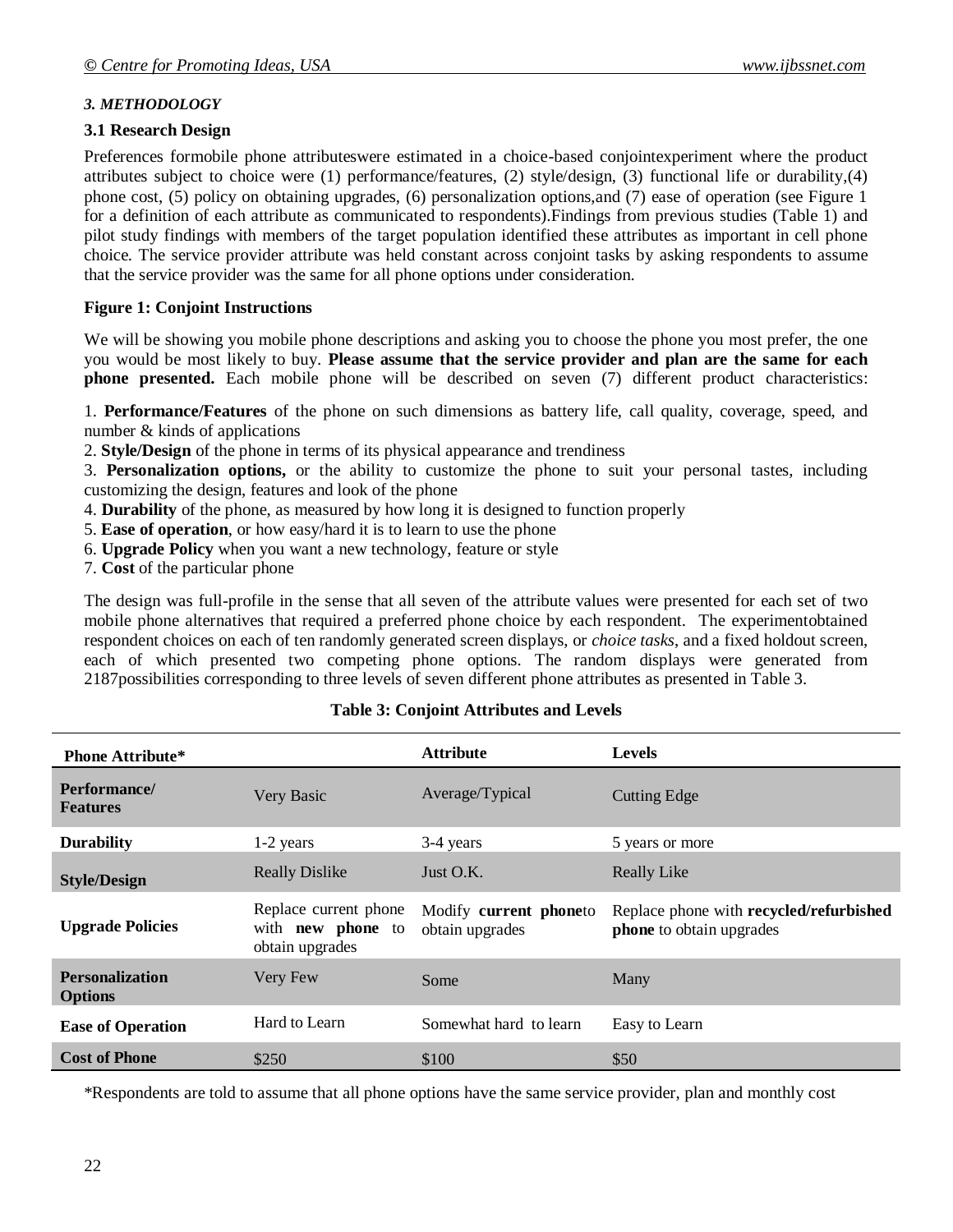The recorded choices on each of the ten randomly generated choice tasks by each respondent were the inputs to a hierarchical Bayesian analysis that estimated the respondents' utility functions across phone attributes. The responses to the fixed holdout screen were used to test the predictive power of the utility function estimates. The results formed the basis for determining the "ideal" phone and preference shares of the respondents in simulations of competing mobile phones.

## **3.2 The Respondent Sample**

The respondents were solicited from a targeted population of college students at a U.S. west coast university who own a mobile phone and are the decision makers when it comes to making a choice of service provider, service plan and price point. An invitation to participate in the present study was prepared and emailed to a random sample of students with brief background information on the subject of thestudy and how the data would be used. Introductory screening questions on the questionnaire limited respondents to those who metthe above criteria. The data was collected in July 2011. Of 5,050 individuals who received email invitations to participate, 1449 completed the online questionnaire, a response rate of 29%.

#### **3.3 Experimental Design**

A fractional factorial,randomized experimental design was used to select the choice tasks for each respondent. A balanced overlap method employed random sampling with replacement for choosing between the phone options and permitted some attribute level overlap in screen displays (e.g., respondents would see two phones that have the samedurability level but differ with respect to performance, style, etc). The overlap increases the power of the test to detect attribute interactions (Chrzan&Orme, 2000; Orme, 2009) In addition to the ten tasks that were randomly generated for each respondent as described above, a fixed choice taskthat did not vary across respondents was presented in the middle of the randomized choice tasks and used as a holdout task(not used in estimating the utility functions). Analysis of the responses to the holdout screen provided an indication of how well the utility values estimated from the ten randomized tasks predicted each respondent's actual holdout choices.

For each of the screen presentations, two different phones were presented side-by-side, and respondents were asked to indicate which they would choose if their mobile phone broke and they needed to purchase another phone that day, assuming these were the only two alternatives available. Respondents were also asked to assume that the service provider and plan were the same for each option, thus removing any confounding effect of provider/plan on their choices. The instructions to the respondents and an example of a screen can be seen in Figure 2. The presentation order of the attributes for the phone remained the same for each respondent in order to make the information processing task easier and to limit the potential impact of fatigue on data quality. For the same reason, the number of tasks was limited to the ten randomly selected screens and the holdout screen described above. Attribute presentation order, except for phone cost which was always displayed last, was randomized across respondents so that it would not have systematic effects such as primacy or recency on the experimental results.

#### **Figure 2: Example of Conjoint Task**

Assume your mobile phone broke today and you need to purchase a new one. Which of the two phones described below would you choose to buy?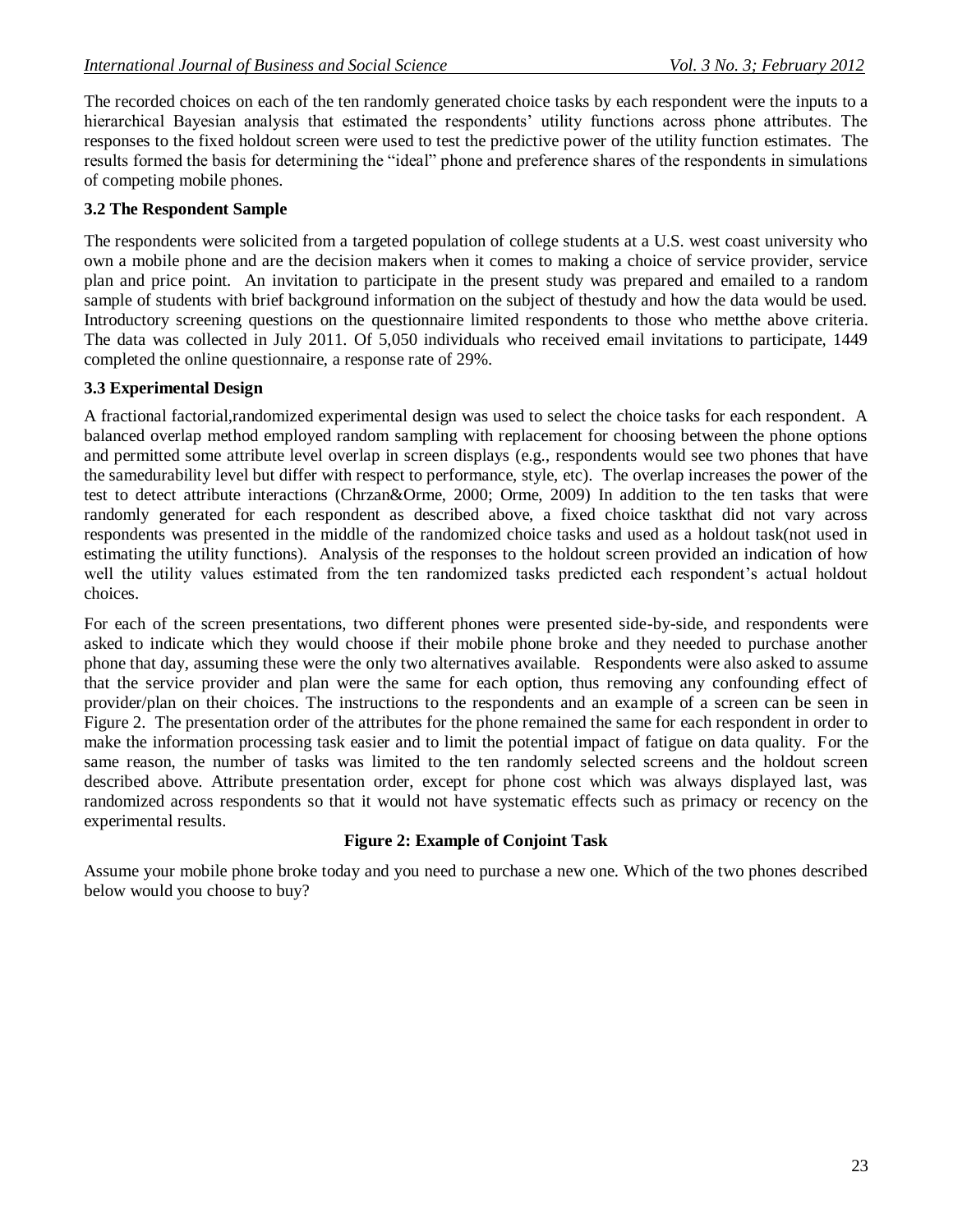|                                                            | <b>Mobile Phone:</b>                                                | <b>Mobile Phone:</b>                                      |
|------------------------------------------------------------|---------------------------------------------------------------------|-----------------------------------------------------------|
| <b>Ease of Operation</b>                                   | Easy to learn                                                       | Hard to learn                                             |
| <b>Personalization</b><br><b>Options</b>                   | Very few                                                            | Many                                                      |
| <b>Durability</b>                                          | 5 years or more                                                     | 1-2 years                                                 |
| <b>Style/Design:</b>                                       | <b>Really Dislike</b>                                               | Really Like                                               |
| <b>Upgrade Procedure</b>                                   | Replace phone with recycled/refurbished<br>phone to obtain upgrades | Replace phone with <b>new phone</b> to obtain<br>upgrades |
| <b>Performance</b><br>$\boldsymbol{\&}$<br><b>Features</b> | Average/Typical                                                     | Very Basic                                                |
| Cost of phone                                              | \$50                                                                | \$250                                                     |
|                                                            | $\odot$                                                             | $\circ$                                                   |
|                                                            |                                                                     |                                                           |

#### **Assume the service provider and plans are the same for each phone option**.

Finally, the attribute value ranges included in the experimental design reflect typical industry offerings on these attributes. The validity of the results is enhanced to the extent that respondent choices are reflective of realistic values for important attributes that customers consider in their decision-making processes. The same number of levels was used for all attributes to achieve a balanced design.

#### **3.4 Individual Difference Questions**

The conjoint tasks were followed by questions asking respondents about their general cell phone behavior: the number of mobile phones they had owned in their lifetime, motivations for buying a new phone, and how they discard phones they are no longer using. These were followed by three questions on environmental behaviors/beliefs: recycling frequency, organic/free trade purchasing frequency and level of concern regarding climate change. These constructs were selected based on the findings discussed earlier of a positive relationship between pro-environmental behaviors/beliefs and "green" product choice. The expectation is that this relationship will hold for choice of a "green" cell phone so that environmentalists will prefer a more durable, remanufactured phone that can be upgraded without buying a new one. The survey concluded with some basic demographic questions.

## **3.5 Use of the Internet for Data Collection**

Several factors recommended the use of the internet to conduct the study. Computer generated choice tasks are more easily randomized and this form of data collection is much faster and easier for the respondents. Respondents required an average of twenty minutes to complete theonline questionnaire. Several introductory screens were devoted to describing the purpose of the study, to assuring anonymity, and to explaining the choice tasks. The choice tasks were followed by the individual difference questions described above.

## *4. RESULTS*

## **4.1 Sample Characteristics**

Table 4 presents a profile of the respondents. The sample was fairly evenly distributed across year in college and income levels. Women were overrepresented relative to the university student population, at 68%. Most respondents recycle and sometimes or frequently purchase organic or fair trade products; 82% are concerned about global climate change.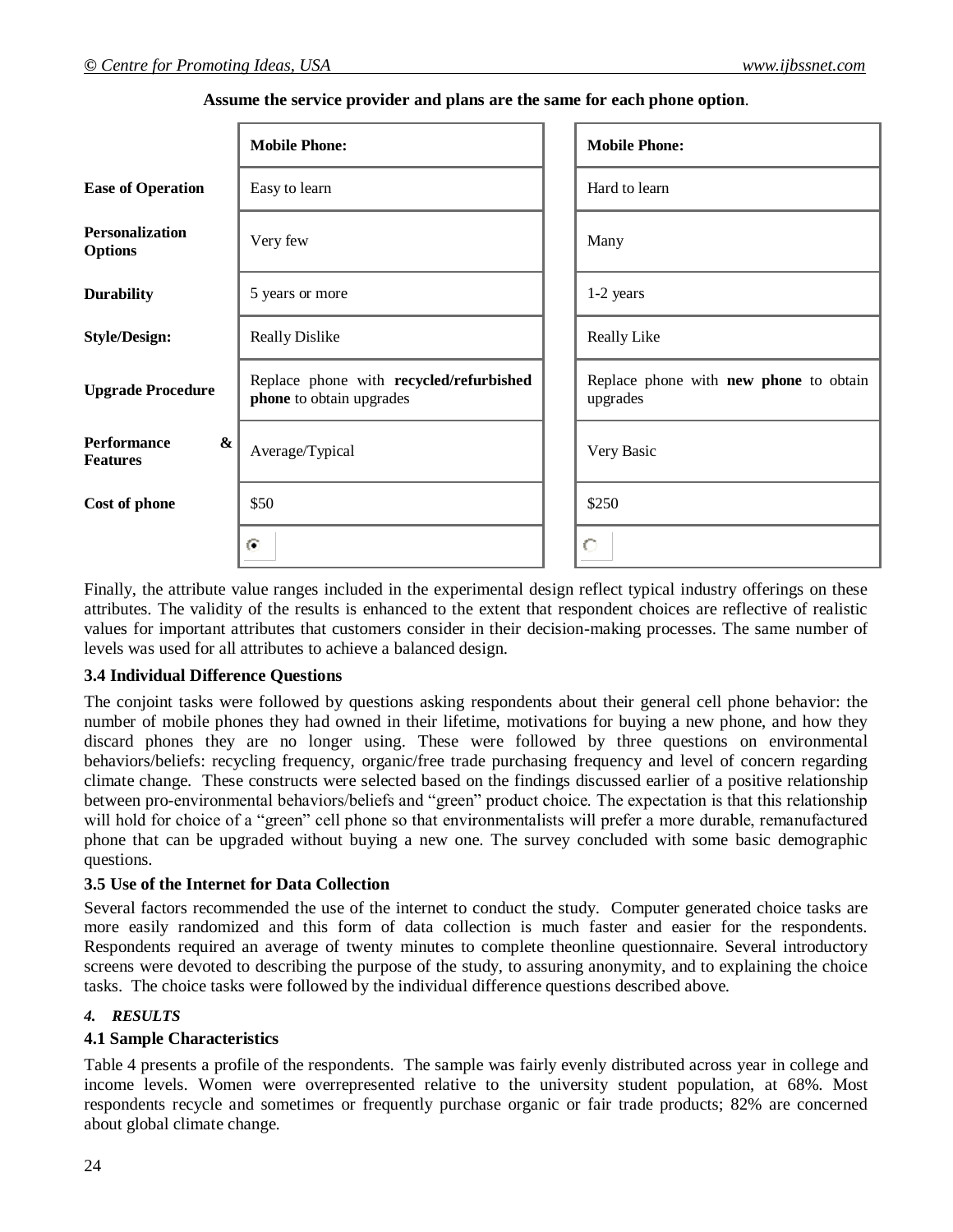These data indicate that the respondents were somewhat more environmentally conscious and more likely to be female than the general population, so care should be taken in generalizing the study results to the U.S. college student population as a whole.

| <b>Variable</b>                                                                                         | <b>Overall</b>                                                                                                 |
|---------------------------------------------------------------------------------------------------------|----------------------------------------------------------------------------------------------------------------|
| <b>Level of College</b>                                                                                 | Freshman: 23%<br>Sophomores: 16%<br>Juniors: 25%<br>Seniors: 28%<br>Grad: 8%                                   |
| <b>Family Income</b>                                                                                    | Under \$50M: 37%<br>\$50-100M: 35%<br>Over \$100M: 28%                                                         |
| <b>Gender</b>                                                                                           | <b>Males: 32%</b><br>Females: 68%                                                                              |
| # of phones (in lifetime, average)                                                                      | 4.4                                                                                                            |
| <b>Expected lifetime of phone</b> (average)                                                             | 2.9 years                                                                                                      |
| <b>Desired lifetime of phone</b> (average)                                                              | 5.3 years                                                                                                      |
| Importance of providing phone lifetime info on package<br>$(1=not at all important, 7= very important)$ | 4.3 (somewhat important)                                                                                       |
| Willingness to buy phone made from recycled materials                                                   | 97% somewhat or very willing                                                                                   |
| Method of disposing of old phone                                                                        | 64% recycle it<br>12% keep it as backup<br>8% give it away<br>5% throw it away<br>2% trade in for new<br>Phone |
| Frequency of recycling at home/work                                                                     | 83% frequently<br>13% sometimes                                                                                |
| Frequency of purchasing organic/fair trade products                                                     | 52% sometimes<br>24% frequently                                                                                |
| Concerned about global climate change?                                                                  | 82% yes                                                                                                        |

|  |  | <b>Table 4: Profile of Respondents</b> |
|--|--|----------------------------------------|
|--|--|----------------------------------------|

#### **4.2 Mobile Phone Consumption Behavior Patterns**

Respondents had owned an average of 4.4 mobile phones in their lifetime. They expected their current phone to last almost three years, but would prefer a phone with a functional lifetime of more than five years. The provision of durability information on the "package" was desirable and perceived as somewhat important. Over half of the respondents recycle their phones when they are ready for a new one, and very few expressed any reluctance to purchase a phone made from recycled materials. These findings suggest that marketing strategies that extend the product lifetime of mobile phones through design modifications and/or re-manufacturing would be well-received by college students.

#### **4.3 Multinomial Logit and Hierarchical Bayesian Analysis of the Experimental Data**

The ten choices by each of the 1449respondents were the input to hierarchical Bayes (HB) estimations.<sup>2</sup>

<sup>2</sup>Sawtooth Software, Inc.'s hierarchical Bayes estimator was used. Simulations described below were also conducted using Sawtooth programs.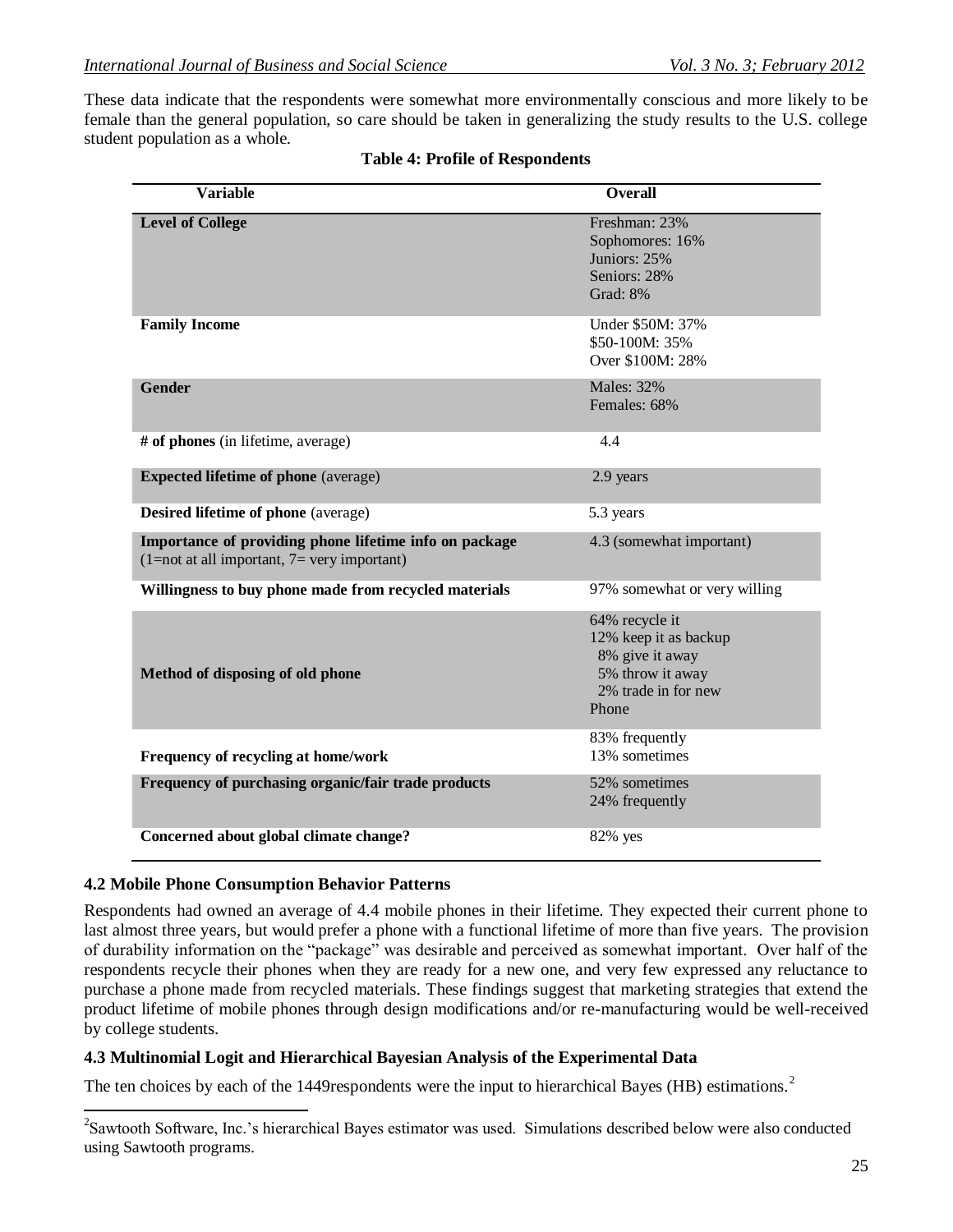The HB technique provided an indication of the heterogeneity in the population in the form of posterior means of the distributions for each individual's part-worths and a more realistic fit for the data than an assumption that all individuals valued the various attributes equally. The individual-level heterogeneity that was captured facilitated analysis conditional on individual difference characteristics of the respondents. Both main and interaction effects models were examined to determine which one best fit the databecause chi-square tests conducted prior to the HB analysis indicated that all main effects and two interaction terms were statistically significant in affecting the respondent choice. Root likelihood (RLH),a measure of goodness of fit, was calculated for each of the HB model distributions.RLH was 93% for the model that included the significant interaction terms compared to 85% for a model limited to main effects, and out-of-sample prediction was better for the model with interactions.

#### **4.4 Relative Attribute and Attribute Level Importance**

The relative importance of each product attribute is displayed in Table 5.The most important phone attributeswere the cost of the phone and its style/design, followed by performance/features and durability. An examination of gender differences in attribute importance values revealed that phone style was more important than cost for women, while phone performance and features were more important for men, although cost and style were still the most important attributes in determining phone choice for both men and women. These findings are consistent with the research discussed earlier, indicating that men are more inclined to be technology enthusiasts than women. Finally, the upgrade procedure attribute was of low but significant importance to women, but not to men, consistent with the finding reported above that a recycled or re-manufactured phone does not present much of a barrier to purchase.

|                                | <b>Overall Importance</b> | Men                   | Women                 |
|--------------------------------|---------------------------|-----------------------|-----------------------|
|                                |                           |                       |                       |
| <b>Attribute</b>               | $(n=1449)$                | $(n=467)$             | $(n=977)$             |
|                                | (chi-square, p value)     | (chi-square, p value) | (chi-square, p value) |
|                                | 26%                       | 26%                   | 26%                   |
| <b>Cost of Phone</b>           | (1216, < 01)              | (403, < 01)           | (809, < 01)           |
| <b>Style/Design</b>            | 26%                       | 24%                   | $28%*$                |
|                                | (1179, < 01)              | (272, < 01)           | (913, < 01)           |
|                                |                           |                       |                       |
| <b>Performance/Features</b>    | 17%                       | 20%                   | $16\%*$               |
|                                | (515, < 01)               | (237, < 01)           | (288, < 01)           |
| <b>Durability</b>              | 11%                       | 11%                   | 11%                   |
|                                | (169, < 01)               | (39, < 01)            | (129, < 01)           |
| <b>Personalization Options</b> | 8%                        | 9%                    | 9%                    |
|                                | (72, < 01)                | (28, < 01)            | (44, < 01)            |
|                                | 6%                        | 5%                    | 5%                    |
| <b>Ease of Operation</b>       | (47, < 01)                | (7, < .05)            | (43, < 01)            |
|                                | 6%                        | 5%                    | 5%                    |
| <b>Upgrade Procedure</b>       | (13, < 01)                | (1, n.s.)             | (14, < 01)            |

**Table 5: Relative Attribute Importance's Derived from HB Estimated Utilities**

NOTE: The relative importance of each attribute was calculated by computing the difference between the largest and smallest part-worth for each attribute, summing the differences, and normalizing to 100. Degrees of freedom=2.

\*Significant difference between men and women (p<.01).

A simulation based on the HB-derived part-worth vectors for each respondent was used to estimate market choices (preference shares) for different mobile phones. Preference shares are defined as the percentage of respondents that would prefer (choose) each phone, given a specified set of attribute levels. The randomized first choice method (RFC; Huber, Orme&Miller, 1999) was used. It assumes respondents tend to choose the products that provide them their highest overall utility ("first choice rule"), but it adds unique random error to the utilities in order to recognize the fact that individuals do not invariably choose the product that optimizes their utility. Each respondent is sampled many times to stabilize the share estimates (100,000 times in this study).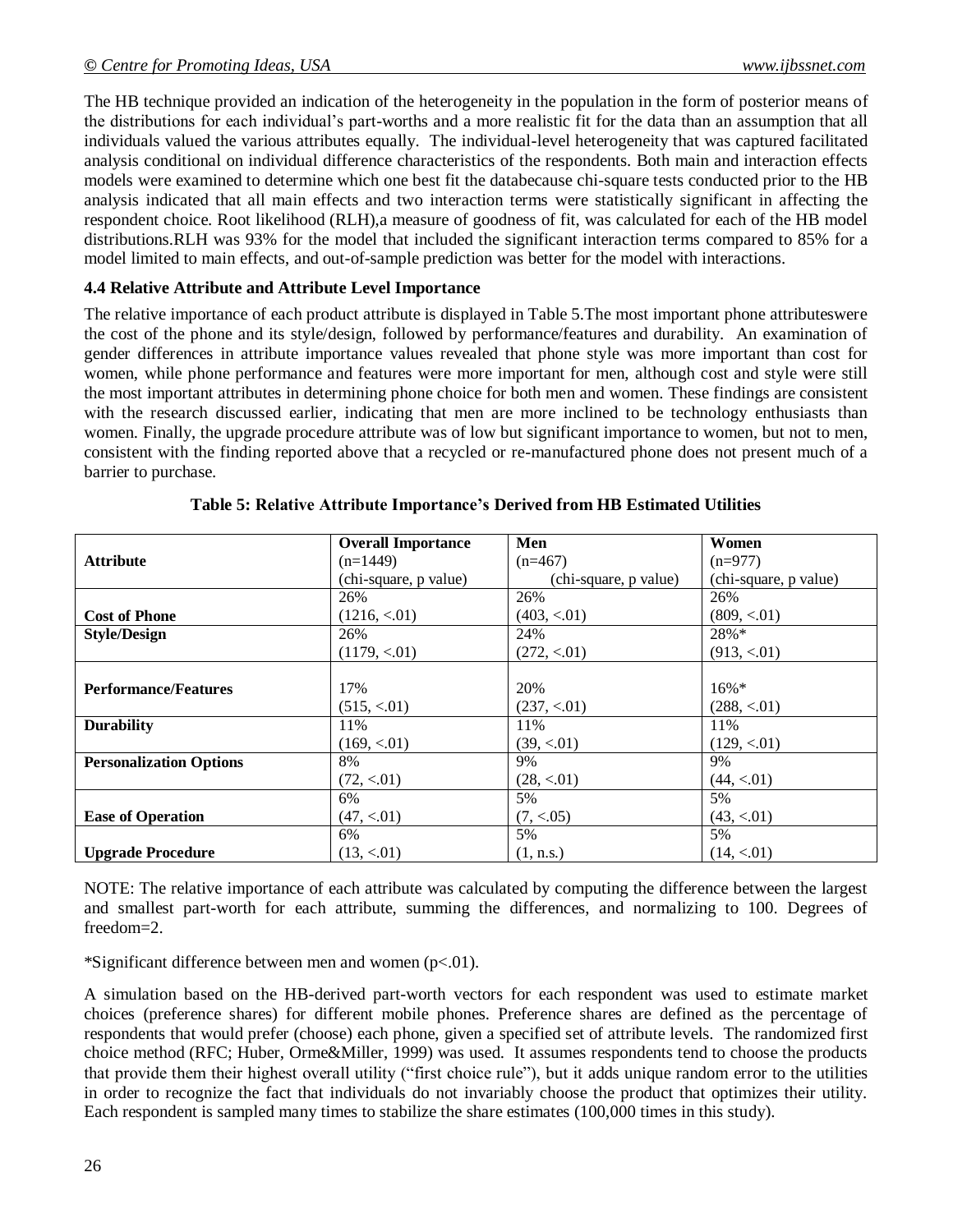The results of these simulations reflect the average utilities of particular attribute levels as displayed in Table 6. The most preferred or "ideal" phone (i.e., the one with the greatest overall utility) across all respondents wasone with a low cost (\$50) and cutting edge performance/features, a well-liked and durable design (5 years or more), many personalization options, and an easy to learn layout and operating system. Upgrading through the purchase of new phone was preferred by women, while men did not have a preference for any particular upgrade method (purchase of a new or re-manufactured one, or software modifications to their current phone). Attribute importances did not vary as a function of environmental attitudes or behavior.

| <b>Attribute</b>         | 1st                            | 2nd                 | 3rd                   |
|--------------------------|--------------------------------|---------------------|-----------------------|
| Cost of Phone            | \$50                           | \$100               | \$250                 |
|                          | (89)                           | (26)                | $(-115)$              |
|                          | <b>Really Like</b>             | Just O.K.           | <b>Really Dislike</b> |
| Style/Design             | (94)                           | (17)                | $(-111)$              |
| Performance/             | <b>Cutting Edge</b>            | Average/Typical     | Very Basic            |
| Features                 | (62)                           | (4)                 | $(-66)$               |
| Durability               | 5 years or more                | 3-4 years           | $1-2$ years           |
|                          | (35)                           | (14)                | $(-49)$               |
| Personalization          | <b>Many</b>                    | Some                | Very Few              |
| Options                  | (27)                           | (4)                 | $(-31)$               |
| Ease of Operation        | <b>Easy to Learn</b>           | Somewhat Hard<br>to | Hard to Learn         |
|                          | (20)                           | Learn               | $(-17)$               |
|                          |                                | $(-3)$              |                       |
| <b>Upgrade Procedure</b> | <b>Phone</b><br><b>Replace</b> | Existing<br>Modify  | Replace<br>Phone      |
|                          | w/New Phone*                   | Phone               | w/Recycled Phone      |
|                          | (8)                            | $(-2)$              | $(-6)$                |

#### **Table 6: Ranking of Attribute Level Preferences by Average HB Estimated Utility Ranking by Attribute Level** (utilities)

\* This attribute and level were only important in mobile phone choice for women.

NOTE: Values are arbitrarily scaled to sum to 0 within each attribute, so some utilities must receive a negative value. This does not mean that this level is unattractive; it does mean that attributes with positive utilities are preferred over those with negative utilities. Utilities are interval data; we can say that the increase in preference from a "Just O.K." phone to a "Really liked" phone is more thanthe increase in preference from a phone that costs \$100 to one that costs \$50. However we cannot directly compare values between attributes to say that two different attribute levels with similar utility values (e.g., a \$50 phone and a "really liked" design) are equally preferred.

## **4.5 Share of Preference for Different Phone Configurations**

A base case simulation was run to examine shares of preference for various phone configurations or products that represent current market conditions. Table 7 displays the results for four different phones that possess different competitive advantages:a low priced, cutting edge performance, very desirable style/design or durable phone. Women have a strong preference for a phone with a very desirable style and average performance (35%) over one with cutting edge performance and only an "O.K." style (19%). Men, on the other hand, are indifferent between a phone with a desirable style/average performance (27%) or one with cutting edge performance/O.K. style (27%). For both men and women, a mobile phone with a long design life (5+ years) does not gain a high share of preference relative to the other competitive offerings.

| Table 7: The Effect of Gender on Shares of Preferences* for Hypothetical Mobile Phone Products |  |
|------------------------------------------------------------------------------------------------|--|
|------------------------------------------------------------------------------------------------|--|

| <b>Product</b>                     | <b>Overall</b> | <b>Male</b> | Female |
|------------------------------------|----------------|-------------|--------|
| <b>Low Price</b>                   | 36%            | 35%         | 37%    |
| <b>Cutting Edge Performance</b>    | 22%            | 27%         | 19%    |
| <b>Very Desirable Style/Design</b> | 32%            | 27%         | 35%    |
| <b>Long Product Lifetime</b>       | 10%            | 11%         | $9\%$  |
| TOTAL:                             | 100%           | 100%        | 100%   |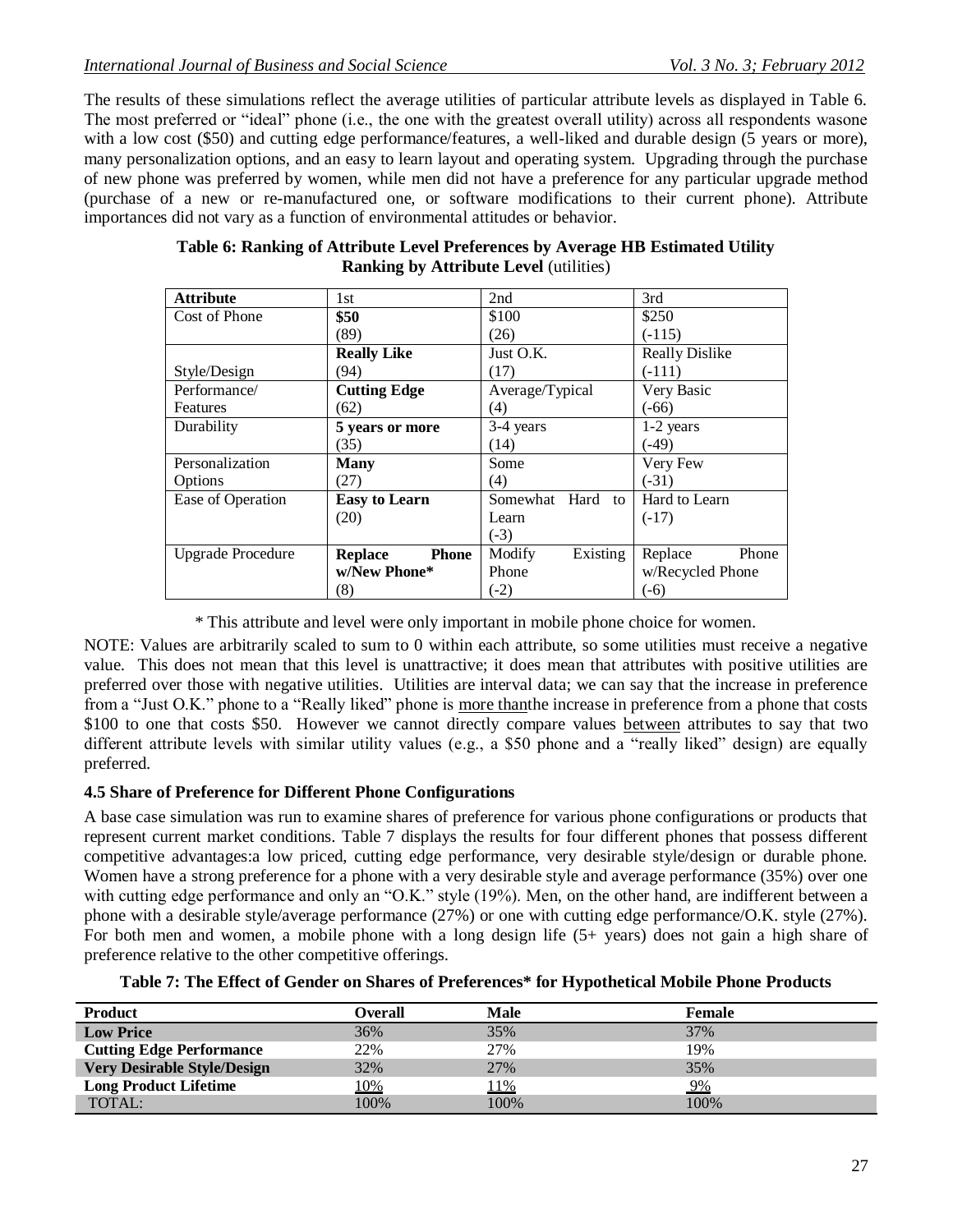**\*** Share of preference represents an estimate of what percent of the respondents would prefereach product included in the simulation. Shares of preference are ratio data. In this simulation, upgrade procedure, personalization options, and ease of operation were held constant across all four hypothetical products. Except when it was the attribute of focus, price was held constant at \$100, performance was held constant at "average/typical," style/design was held constant at "just O.K." and product lifetime was held constant at 1-2 years. These values reflect current market conditions for mobile phones

To examine the impact of durability on preference at different price points, a price sensitivity simulation was conducted in which three products were compared: a phone designed to last for 5+ years, 3-4 years or 1-2 years. The values of the other attributes were held constant at their mid-range, typical levels: average performance, O.K. design, upgrade w/purchase of new phone, \$100 price, and easy to learn operation. Figure 3 shows that twice as many respondents would prefer a long-lived phone (5+ years) over a phone designed to last 3-4 years, all else, including price, being equal (64% vs. 33%). At a low price, preferences did not vary significantly between a phone designed to last 5+ years and one designed to last 3-4 years (80% and 75%, respectively).At very high prices, only 12% indicated that they would be willing pay more for a very durable phone. There were no significant individual differences.



**Figure 3: The Joint Effects of Phone Cost and Product Lifetime on Shares of Preference\***

Share of preference represents an estimate of what percent of the respondents would prefereach product included in the simulation. Shares of preference are ratio data. In this simulation three products were compared: a phone designed to last for 5+ years, 3-4 years or 1-2 years. The values of the other attributes were held constant at: average/typical performance, O.K. design, upgrade w/purchase of new phone,and easy to learn operation.Thus, when phone cost is \$100, 64% of respondents prefer a very durable phone over a less durable one.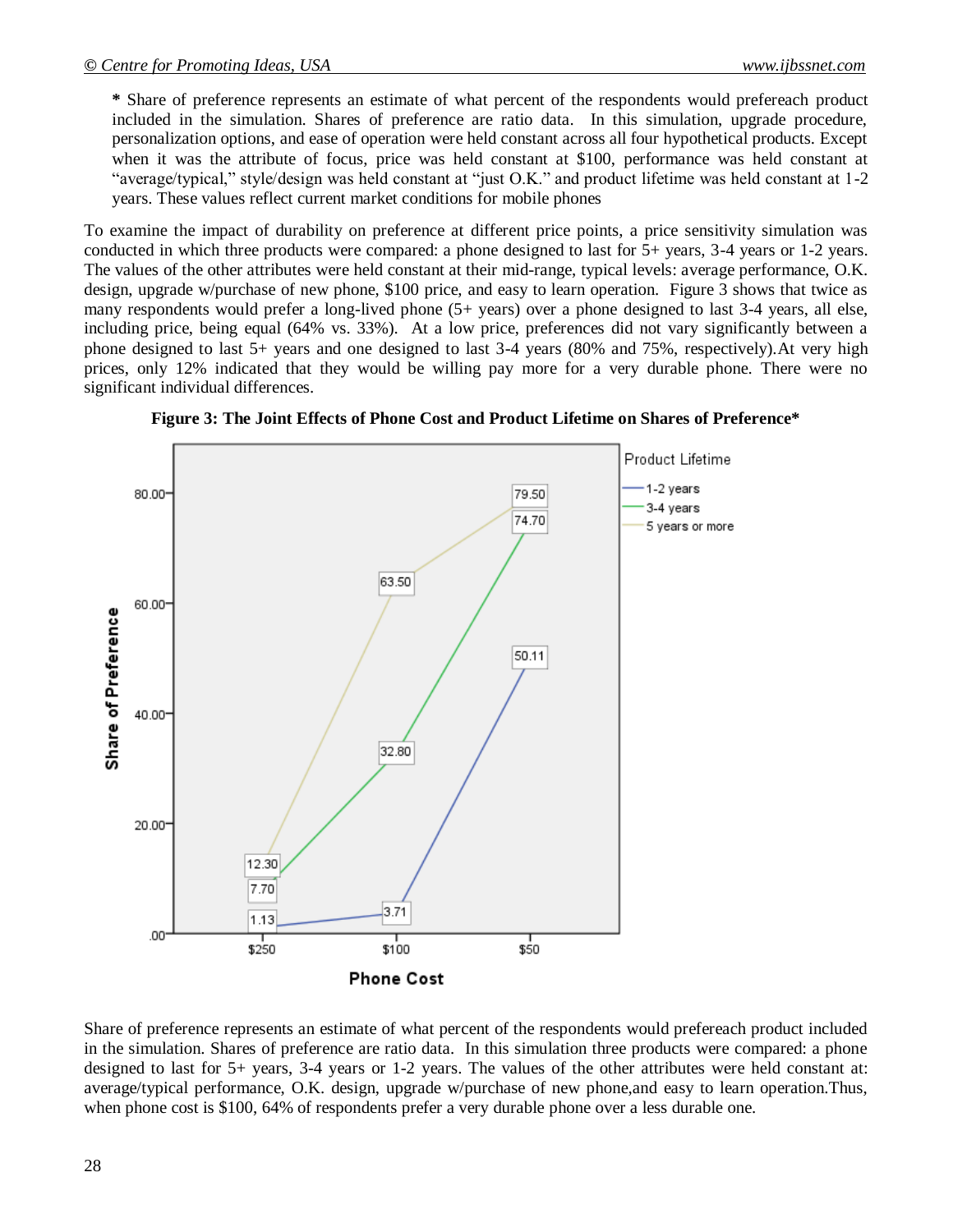#### *5. Discussion*

#### **5.1 Relative Importance of Product Lifetime on Phone Preference**

While durability was not one of the most important attributes in determining phone preference, it did have a statistically significant effect on choice and long design life was a componentof respondents' ideal phone product based on the conjoint experiment findings. Further, respondents stated that they would prefer a mobile phone designed to last five years or more, even though they expected their phone to last only 3 years, on average. Respondents also felt it was important to include durability information on mobile phone packaging or at point of purchase. All else being equal (e.g., price, performance, style desirability), a durable phone (5+ years) was twice as preferred as and sixteen times as preferred as a phone with a design life of 3-4 years or 1-2 years, respectively. Thus, a durability strategy to extend the lifetime of mobile phones would be well-received by consumers, if the desired attribute levels on cost, performance and style were achieved. Women in this study were willing to trade some measure of performance for a fashionable phone style/design, while men rated performance and style as roughly equal determinants of phone preference.

This study included two additional phone attributes that might cause individuals to extend the lifetime of their mobile phone, as determined by previous research: the availability of phone personalization options and the ability to upgrade their current phone with software downloads rather than hardware replacement. Customization is one method of increasing emotional attachment to a product, and this attribute had a statistically significant effect on phone choice; respondents' ideal phone would include many options for personalizing their phone. Upgrade procedure, on the other hand, was not important to men, and women preferred replacing their phone with a new phone to obtain technological or feature improvements. This finding is consistent with women's emphasis on style when choosing a particular phone, since it is currently impossible to make major style changes to a phone's via software upgrades alone.

#### **5.2 Product Lifetime Extension Strategies**

To motivate manufacturers to re-design mobile phones to extend their functional life, government regulators and non-government organizations (NGOs) need to develop public policies targeting the mobile phone industry. Combining strategy recommendations from the research discussed in this paper,a generalized schematic of potential drivers of increased product lifetimes that could be applied to mobile phones and other productsis presented in Figure 4. For maximum impact, manufacturers, consumers, government, and NGOs would need to work together. Key drivers include extended product responsibility and take-back requirements similar to those already instituted in the EU, eco-labeling with lifetime information and third party certification, new accounting standards to internalize externalities so that product prices reflect environmental impacts, and new business models that represent a move to product-service systems and dematerialization with more emphasis on after sales service as a profit center. These strategies, along with others described in Figure 4, could together have a significant impact on product lifetimes by encouraging product design-for-environment DfE) strategies, thus lowering replacement frequency and reducing negative environmental impacts.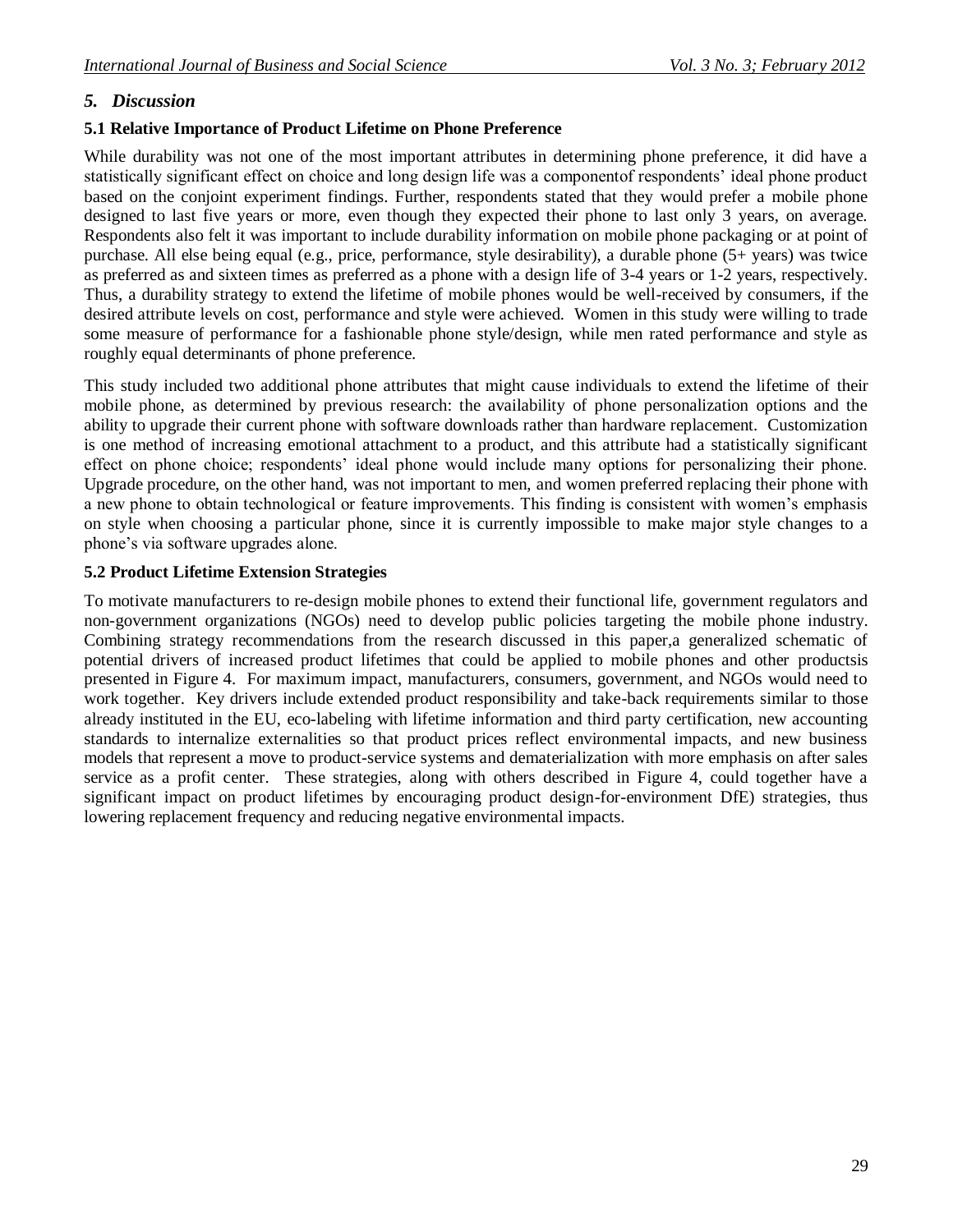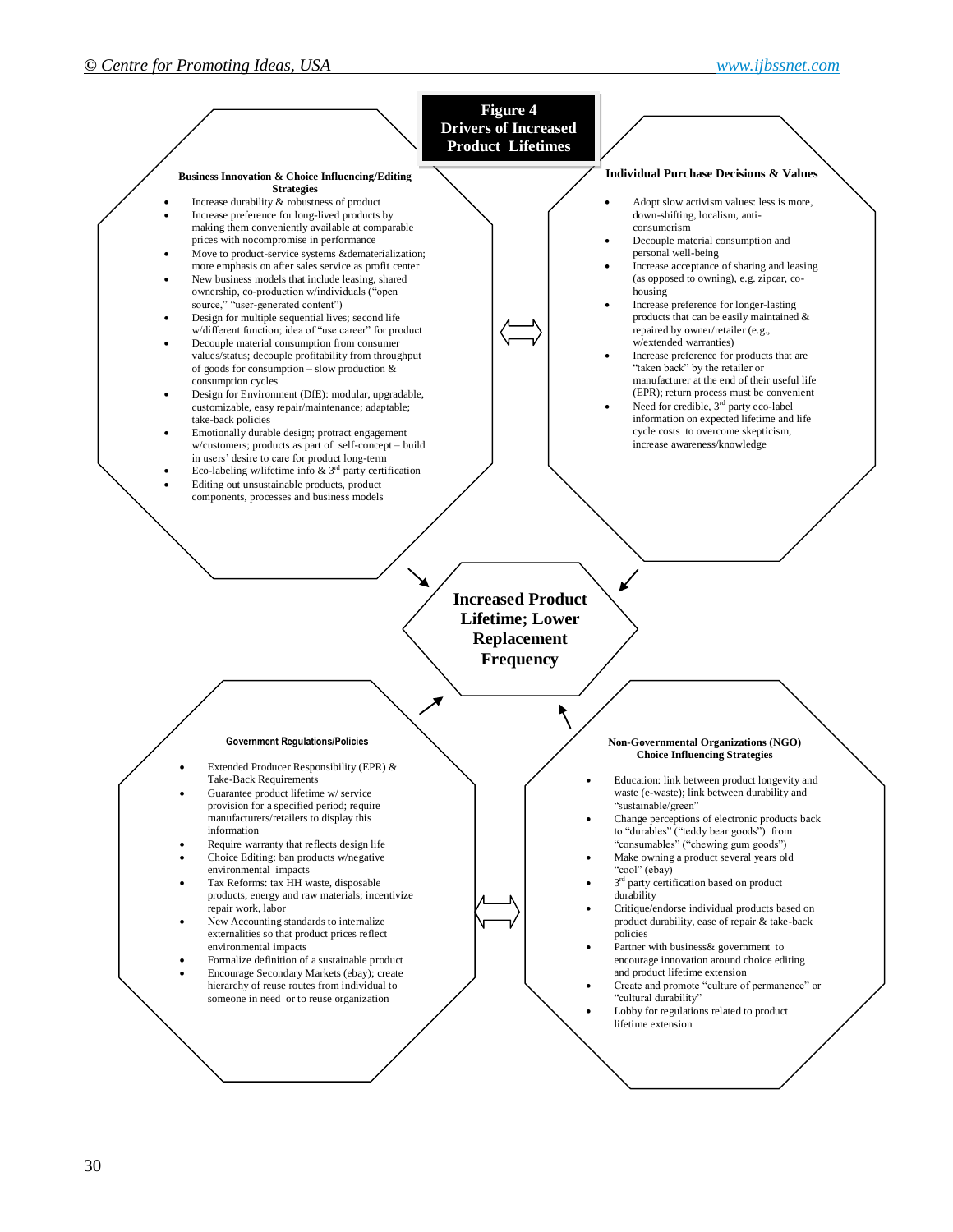## **5.3 Conclusion**

The research reported here was limited to an exploration among U.S. college students of specificproduct design driven lifetime extension strategies for mobile phones. More research is needed with different demographic/psychographic segments of the population and other product categorieson the effectiveness of the lifetime extension strategies discussed in this paper. Gender appears to be an important factor in determining which strategies can successfully extend a product's life,and there may be other individual difference characteristics that impact relative effectiveness, although environmental attitudes or behavior were not found to influence phone preference in this study. In general, sustainable consumption scholarship is an underdeveloped research field that offers many opportunities for empirical and theoretical research (Peattie, 2009). Such research could make a significant contribution to efforts to encourage sustainable consumption and production by individuals and businesses, respectively. It is hoped that this study will stimulate other marketing and business academics to engage in sustainability scholarship.

## *6. References*

- Andrews, C.&Urbanska, W. (2009).*Less is more: embracing simplicity for a healthy planet, a caring economy and lasting happiness*. B.C., Canada: New Society Publishers.
- Ax, C.(2001). Slow consumption for sustainable jobs.In M.Charter and U. Tischner (Eds.),*Sustainable solutions* (pp. 402-408).Sheffield, U.K.: Greenleaf Publishing.
- CBS News (2010).*Number of cell phones worldwide hits 4.6B.* Retrieved May 26, 2011,

from[:http://www.cbsnews.com/stories/2010/02/15/business/main6209772.shtml](http://www.cbsnews.com/stories/2010/02/15/business/main6209772.shtml)

- Charter, M. &Tischner, U.(Eds.).(2001).*Sustainable solutions*.Sheffield, U.K.: Greenleaf Publishing.
- Chrzan, K. &Orme, B. (2000).An overview and comparison of design strategies for choice-based conjoint analysis. *Sawtooth Software Research Paper Series*. Retrieved June 15, 2009, from: <http://www.sawtoothsoftware.com/download/techpap/desgncbc.pdf>
- Cooper, T. (2004). Inadequate life?Evidence of consumer attitudes to product obsolescence.*Journal of Consumer Policy*, *27,* 421-449.
- Cooper, T. (2005).Slower Consumption: reflections on product life spans and the "throwaway society." *Journal of Industrial Ecology, 9*(1-2), 51-68.
- Cooper,T. (Ed.). (2010). *Longer lasting products: alternatives to* t*he throwaway society.* Surrey, England: Gower Publishing Limited.
- Cooper, T. &Christer, K.(2010). Marketing durability. In T. Cooper (Ed.), *Longer lasting products* (pp. 273-296). Surrey, England: Gower Publishing Limited.
- Environmental Protection Agency (EPA) (2008). Statistics on the management of used and end-of-life electronics.Retrieved May 21, 2011, from[: http://www.epa.gov/wastes/conserve/materials/ecycling/manage.htm](http://www.epa.gov/wastes/conserve/materials/ecycling/manage.htm)
- Fuad-Luke, A. (2010). Understanding replacement behavior and exploring design solutions. In T. Cooper (Ed.), *Longer lasting products* (pp. 133-156). Surrey, England: Gower Publishing Limited.
- Geven, A., Schrammel, J.,Tscheligi, M. & Mayer, M. (2008). Cell phone design for teenage use.*Proceedings of the Third IASTED International Conference on Human Computer Interaction,*Anaheim: ACTA Press.
- Greenpeace(2011).The e-waste problem. Retrieved June 19, 2011,

from[:http://www.greenpeace.org/international/en/campaigns/toxics/electronics/the-e-waste-problem/](http://www.greenpeace.org/international/en/campaigns/toxics/electronics/the-e-waste-problem/)

- Guiltinan, J. (2009). Creative destruction and destructive creations: environmental ethics and planned obsolescence. *Journal of Business Ethics, 89*, 19-28.
- Hanks, K., Odom, W., Roedl, D. &Blevis, E. (2008). Sustainable Millennials: attitudes toward sustainability and the material effects of interactive technologies. *Proceedings of the 2008Conference on Human Factors in Computing Systems (CHI)*, Florence, Italy, 333-342.
- Ho, J.C. & Lee, C. (2011). Factors underlying personalisation adoption: case of mobile telephony. *International Journal of Services Technology and Management, 15*(3/4), 281-297.
- Honore, C.(2004).*In praise of slowness: how a worldwide movement is challenging the cult of speed.* New York: HarperOne.
- Huang, M. & Rust, R.T. (2011).Sustainability and consumption.*Journal of the Academy of Marketing Science*, *39,* 40-54.
- Huber, J., Orme, B.&Miller, R. (1999). Dealing with product similarity inconjoint simulations.*Sawtooth Software Research Paper Series.*Retrieved on May 20, 2011, from: <http://www.sawtoothsoftware.com/download/techpap/prodsim.pdf>
- J.D. Power (2010a). Green and Fitness-minded consumers, and Domestic Duos utilize the most functions and capabilities of their mobile phones. Retrieved May 3, 2011, from: <http://www.jdpower.com/news/pressRelease.aspx?ID=2010153>
- J.D. Power (2010b). Average length of time wireless customers keep their mobile phones increases notably. Retrieved May 3, 2011, from:

<http://businesscenter.jdpower.com/JDPAContent/CorpComm/News/content/Releases/pdf/2010185-whs2.pdf>